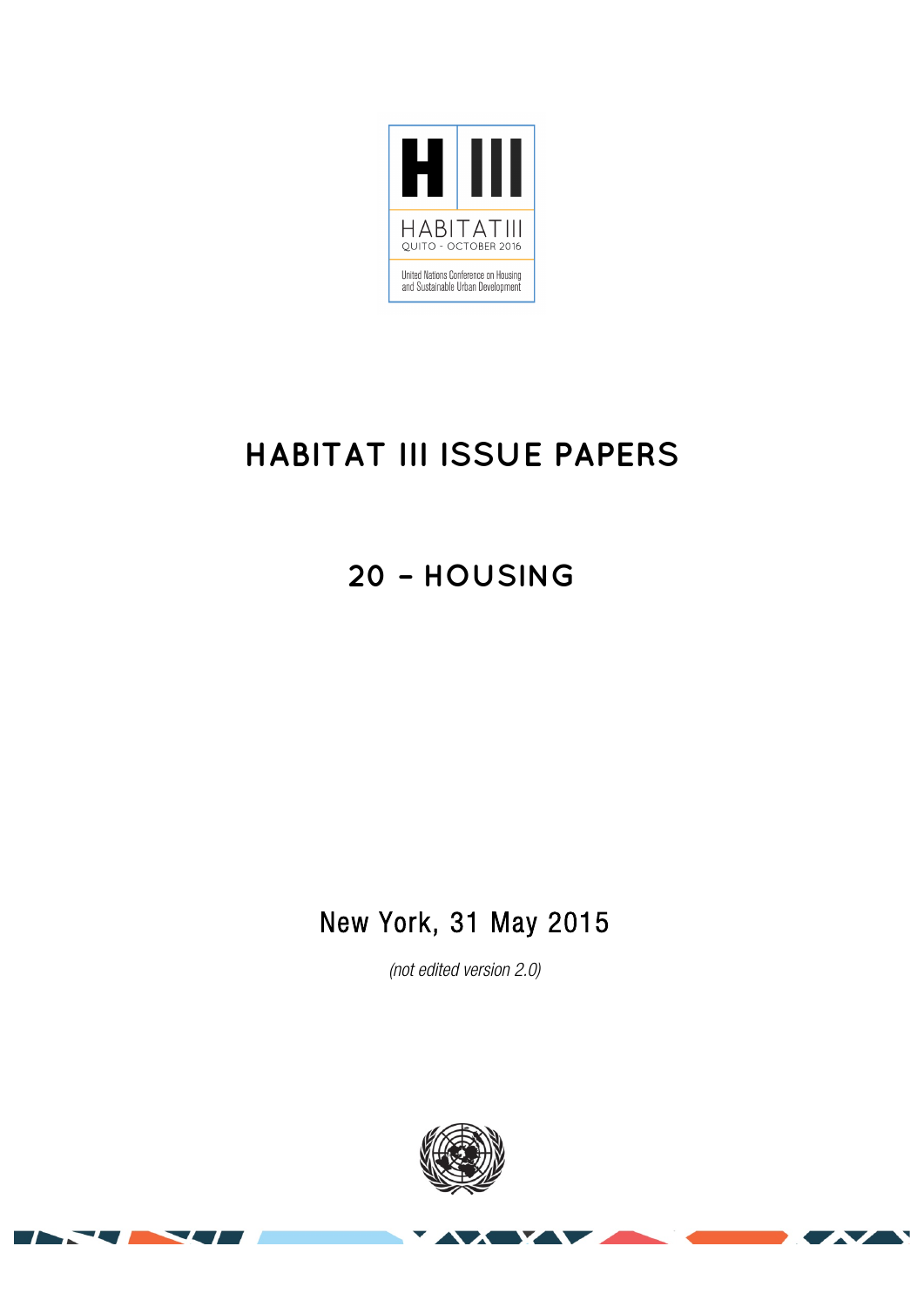

## ISSUE PAPER ON HOUSING

#### KEY WORDS

urbanization; housing needs; slums and informal settlements; commodification; speculation; spatial segregation; vulnerable groups; right to adequate housing; 'housing at the centre'; housing policy; housing finance; financial inclusion; affordability; subsidies; urban planning; housing and livelihood; incremental housing; rental housing;

#### MAIN CONCEPTS

Adequate Housing: Adequate housing was recognized as part of the right to an adequate standard of living in international instruments including the 1948 Universal Declaration of Human Rights and in the 1966 International Covenant on Economic, Social and Cultural Rights. <sup>1</sup> Adequate housing must provide more than four walls and a roof. A number of conditions must be met before particular forms of shelter can be considered to constitute "adequate housing." These elements are:

- Security of tenure: housing is not adequate if its occupants do not have a degree of tenure security which guarantees legal protection against forced evictions, harassment and other threats.2
- Availability of services, materials, facilities and infrastructure: housing is not adequate if its occupants do not have safe drinking water, adequate sanitation, energy for cooking, heating, lighting, food storage or refuse disposal.
- Affordability: housing is not adequate if its cost threatens or compromises the occupants' enjoyment of other human rights.
- Habitability: housing is not adequate if it does not guarantee physical safety or provide adequate space, as well as protection against the cold, damp, heat, rain, wind, other threats to health and structural hazards.
- Accessibility: housing is not adequate if the specific needs of disadvantaged and marginalized groups are not taken into account.
- Location: housing is not adequate if it is cut off from employment opportunities, health-care services, schools, childcare centres and other social facilities, or if located in polluted or dangerous areas.
- Cultural adequacy: housing is not adequate if it does not respect and take into account the expression of cultural identity.

<sup>&</sup>lt;sup>1</sup> Office for High Commission for Human Rights. The Right to Adequate Housing. Fact Sheet No. 21/Rev.1 http://www.ohchr.org/Documents/Publications/FS21\_rev\_1\_Housing\_en.pdf

 $2$  For further definition, please refer to Issue Paper #6 Urban Land.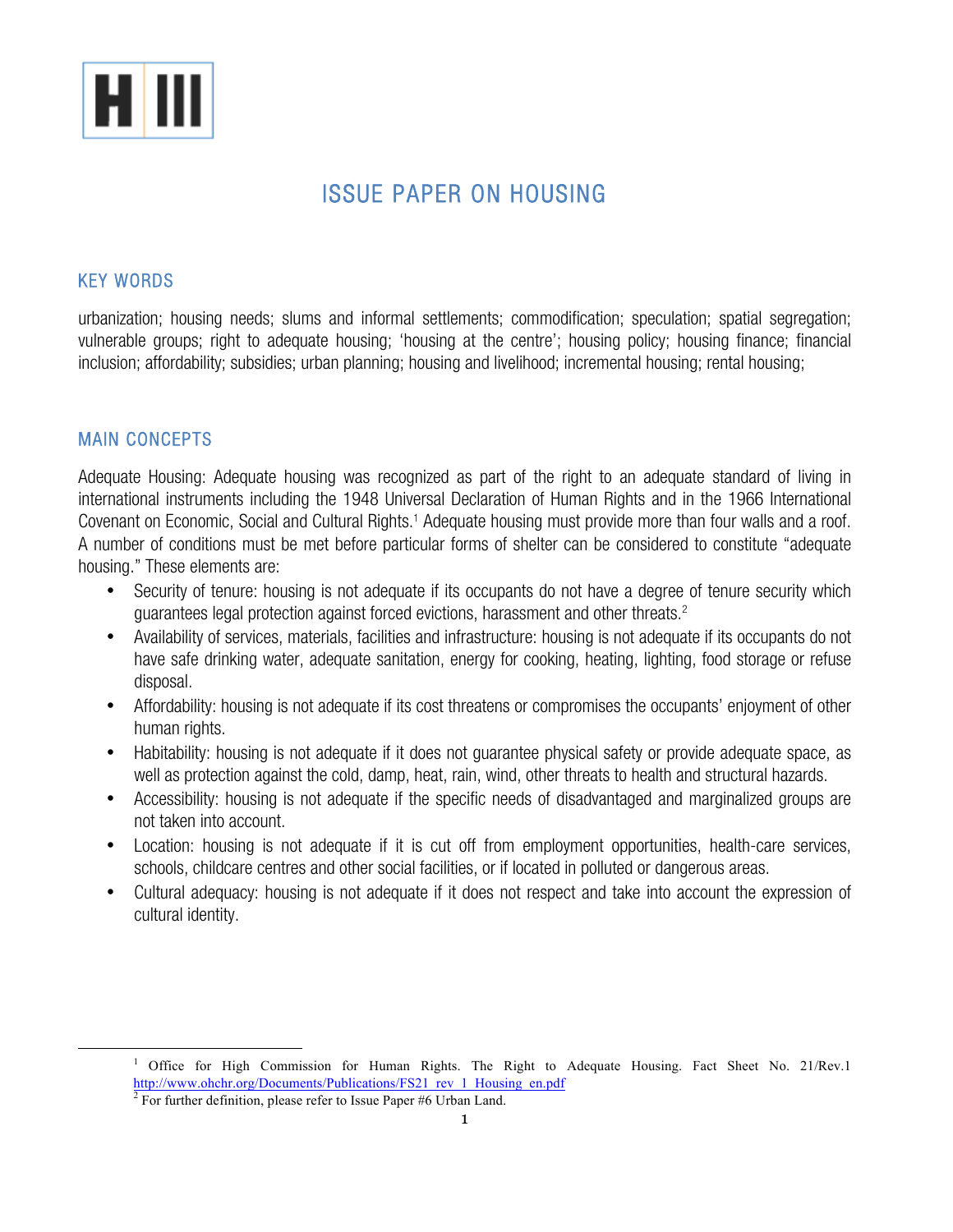

#### FIGURES AND KEY FACTS

- Access to adequate housing is a global challenge growing fast with urbanization. Around one quarter of the world's urban population continues to live in slums and informal settlements.<sup>3</sup> An increasing number of urban dwellers, especially the most poor and vulnerable groups (women, migrants, persons with disabilities and HIV, elder, youth and LGBT) are living in precarious conditions, addressing their housing needs informally, lacking access to basic services and living space, isolated from livelihood opportunities and vulnerable to forced evictions or homelessness. Every day, as people are born in or move to urban centres in search of opportunities, the demand for housing grows. Globally, a billion new houses are needed by 2025 to accommodate 50 million new urban dwellers per year; costs are estimated at USD 9 to USD 11 trillion by 2025.4
- Affordable housing is inadequate and adequate housing is unaffordable. One of the more daunting challenges of urbanization has been the provision of adequate housing that people can afford. In 2011, 2.2 billion people still survived on less than US\$2 a day, <sup>5</sup> a grossly inadequate income to afford living and housing. From slum residents to middle-income households, it is estimated that currently 330 million households are financially stretched by housing costs and this number could grow to 440 million by 2025 (Fig.1). 6
- Housing lending moved away from the most poor. The World Bank, the main lender to support improvement in housing conditions, has evolved to embrace the private sector more fully, but moved away from the poverty orientation that was for many years the core focus. A much smaller share of the Bank's lending has gone to support low-income housing (10 percent of total shelter lending since the mid-1990s, versus more than 90 percent from the mid-1970s to the mid-1980s) and a much smaller share has gone to low-income countries (20 percent, down from about 40 percent from the mid-1970s to the mid-1980s).<sup>7</sup>
- Housing issues are a litmus test of urban development and well-planned cities. Housing has not been appropriately integrated into urban policies in spite of residential land use occupying between 65 and 75percent of the surface of a city. Clearly, the way in which housing is developed, and especially where it is physically provided, has had important implications for the reproduction of informality, inequalities and exclusion in cities. Deficient urban planning and weak regulations have also left little room for governments to manoeuvre against speculation over land, urban sprawl and the spatial segregation of housing.
- Enabling housing finance through mortgages has been quite well responded to by governments but has often only been feasible for the middle - and high-income groups rather than the most needy 60 to 80% of the population. Subsidies on residential mortgages have encouraged people to borrow but they are flowing to the 40-20% richest income groups, that is, those who need last. Mortgages are still much more common in Europe and North America than in Asia, Africa or LAC (Fig.2).

 $3$  For more information refer to Issue Paper  $#22$  on Informal Settlements.

<sup>4</sup> McKinsey Global Institute (2014). A blueprint for addressing the global affordable housing challenge. MGI.

<sup>&</sup>lt;sup>5</sup> World Bank Poverty Overview http://www.worldbank.org/en/topic/poverty/overview [access on 28.05.2015].

 $6$  McKinsey (2014) op cit.

<sup>7</sup> Buckley R.; Kalarickal J. (2006). Thirty Years of World Bank Shelter Lending What Have We Learned? World Bank.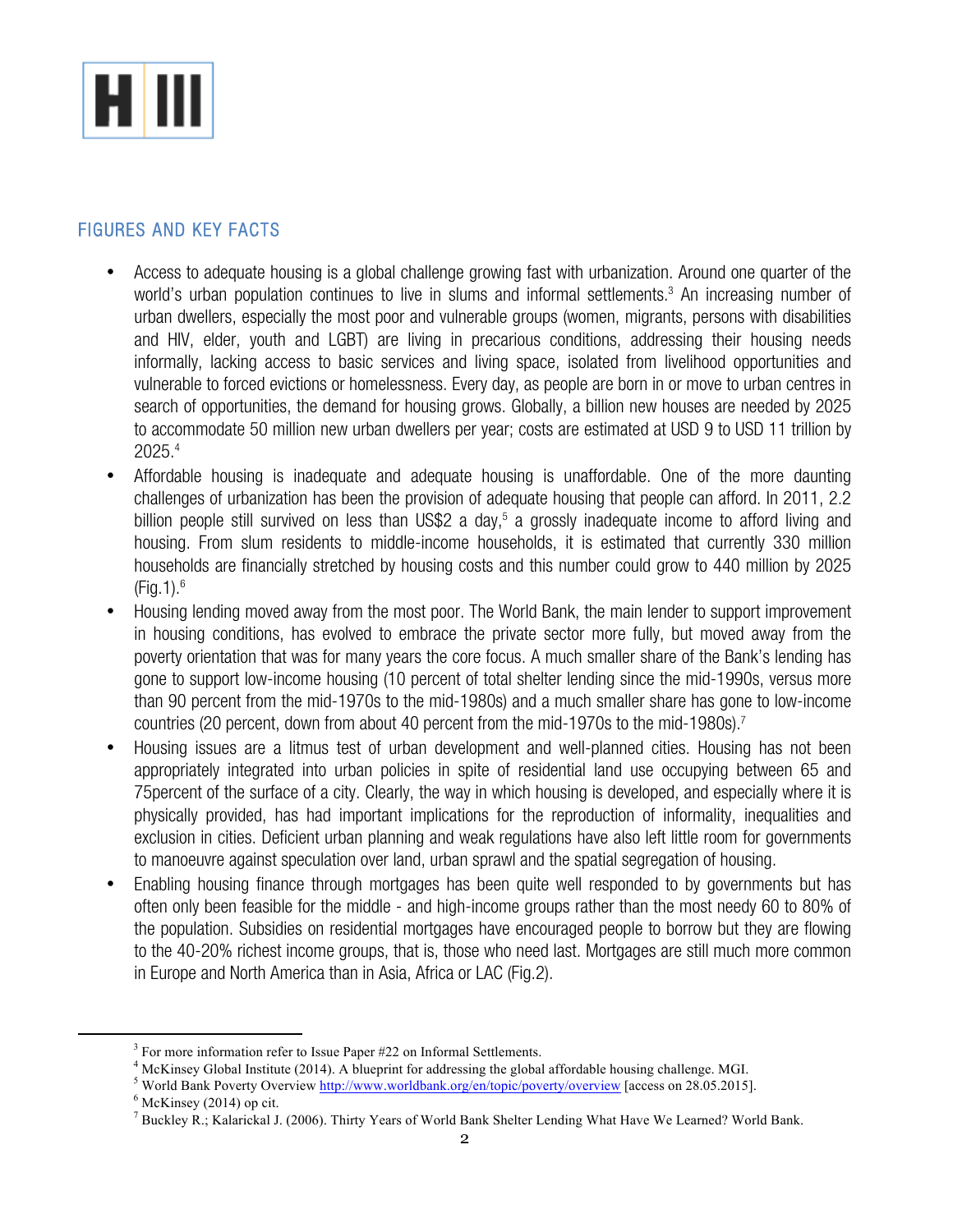

- The housing sector accounts for significant energy consumption and impacts on the sustainability of urban development. Households account for about 19 percent of total worldwide energy consumption.<sup>8</sup> The overall building stock which is composed mainly of residences is responsible for more than 40percent of global energy use<sup>9</sup> and represents the single largest contributor to greenhouse gas emissions<sup>10</sup>. Environmental degradation stemming from housing construction materials extraction and low-density suburban development further threatens the sustainability of cities. The use of local materials and techniques is still limited in spite of their potential to reduce energy consumption and promote local economic development.
- In spite of increased recognition of the right to adequate housing<sup>11</sup> policies and programmes continue infringing many criteria of housing adequacy, especially the protection from forced evictions. Every year, millions of people around the world are evicted from their homes and land, against their will and without consultation or equitable compensation. Between 1998 and 2008, forced evictions affected at least 18.59 million people<sup>12</sup>, despite the fact that international law explicitly recognises the right to security of tenure and has repeatedly declared the practice of forced eviction to be a gross and systematic violation of human rights. A growing number of urban migrants and Internally Displaced People (IDPs) also confront insecure tenure and the resulting threat of further displacement, not only as a result of natural hazards and renewed conflict, but also as an increase in forced evictions.13
- Inadequate housing has contributed to health inequality and risk exposure. House is a major environment of exposure to hazards and health threatening factors due to lack of habitability, overcrowding, inadequate services, among others. Crowding is among the most serious threats as it enhances the transmission of diseases among the household members, especially children, elder and those with a disability as they spend more of their time at home.<sup>14</sup> In addition, many environmental risks are associated with the poor quality of housing structures and its location.

<sup>8</sup> IEA (2014) Energy Balances of Non-OECD Countries. Available online at: "http://www.oecd-ilibrary.org/energy/energybalances-of-non-oecd-countries\_19962843-en and IEA (2014) Energy Balances of OECD Countries. Available online at: http://www.oecd-ilibrary.org/energy/energy-balances-of-oecd-countries\_19962835-en

<sup>9</sup> UNEP (2009) Buildings and Climate Change: Summary for Policy Makers. Available online at: http://www.unep.org/sbci/pdfs/SBCI-BCCSummary.pdf and European Commission (2011) Roadmap to a Resource-Efficient Europe. COM (2011) 571 final. Brussels, 20.9.2011. Available online: http://ec.europa.eu/environment/resource\_efficiency/pdf/com2011\_571.pdf

<sup>&</sup>lt;sup>10</sup> Ruuska (2014) 'Material Efficiency of Building Construction'. Buildings 2014 (4), pp. 266-294. Available online at: http://www.mdpi.com/2075-5309/4/3/266/pdf<br><sup>11</sup> Including through ratifying the International Covenant on Economic, Social and Cultural Rights.

<sup>&</sup>lt;sup>12</sup> Centre on Housing Rights and Evictions (2009). Global survey 11, Forced evictions, violations of human rights: 2007–2008. COHRE, Geneva.

<sup>13</sup> Massachusetts Institute of Technology (MIT) Displacement Research Action Network (DRAN) and the Internal Displacement Monitoring Centre (IDMC). Report: "Home sweet home Housing practices and tools that support durable solutions for urban IDPs". Available at http://www.internal-displacement.org/assets/publications/2015/20150325-global-homesweet-home/20150325-global-home-sweet-home-en-full-report.pdf

<sup>&</sup>lt;sup>14</sup> Baker M, Keall M, Lyn Au E, Howden-Chapman P. Home is where the heart is – most of the time. New Zealand Medical Journal 2007; 120: 1264.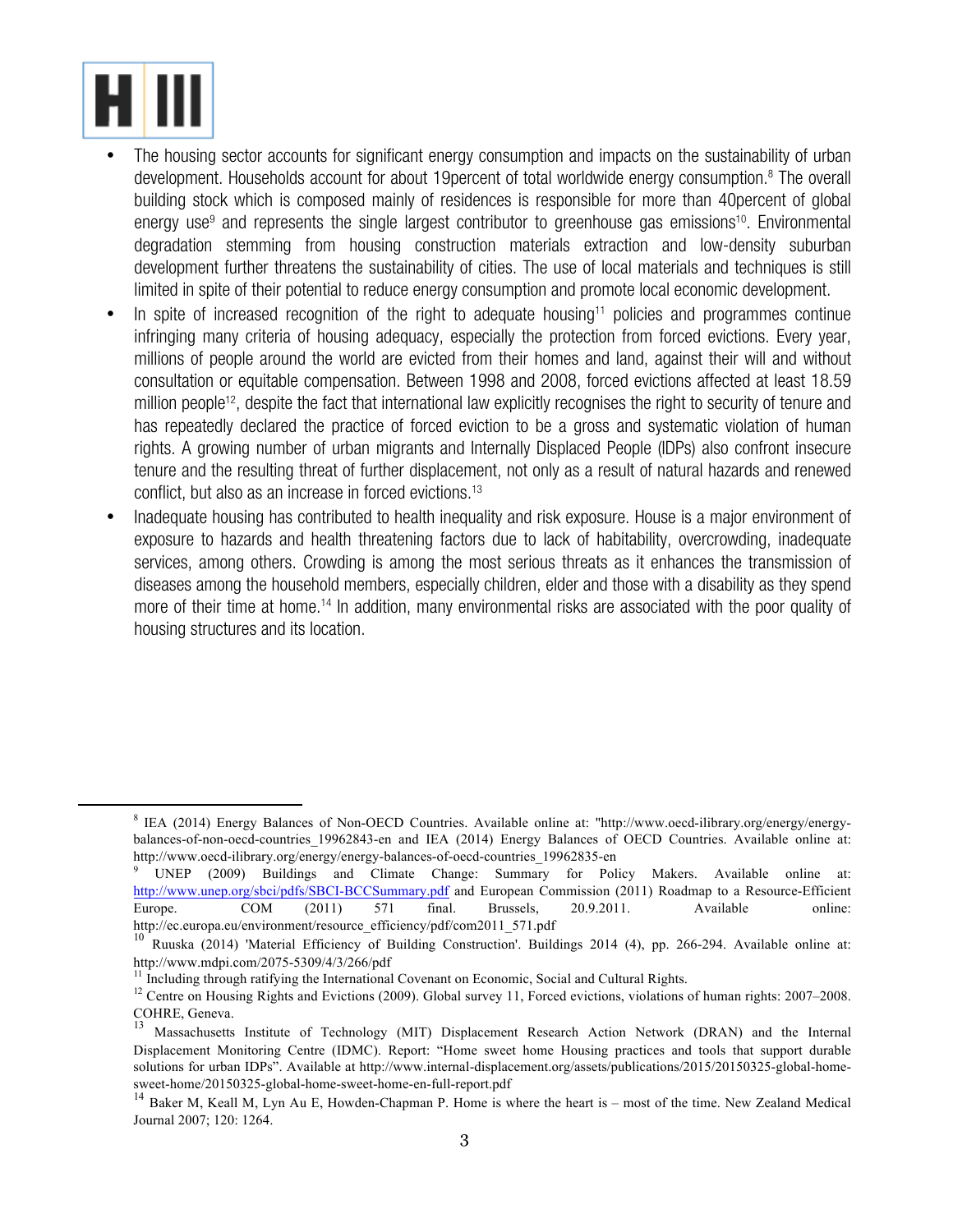

#### ISSUE SUMMARY

- Nearly three decades have passed since the 'enabling approach' to housing provision was introduced. Significant shifts in policies and approaches were observed in this period and a wide range of practical applications of the enabling principles took place in different countries with mixed results. But overall the majority of national and local governments are still struggling to meet the housing needs of their respective populations. The poorest and vulnerable households are the most affected as they have been untouched by the housing market and limitedly benefited from housing policies and regulations. Efforts to improve access to adequate housing for women, migrants, refugees, people with disabilities, indigenous and minorities have made little progress so far.
- Government interference in the housing sector has been minimal and many have almost withdrawn from housing provision, land supply, procurement, servicing and even regulation. There has been a broad shift from conceptualizing housing in terms of its social function towards housing as a commodity across various scales. Housing has had a low priority in the allocation of national resources and almost all public and corporation houses were sold. Subsidies have been reduced and, where they remain, they are usually poorly targeted and unsustainable. To a great extent, the advent of housing policy frameworks more in line with liberalization and less state intervention has mainly resulted in fewer or no formal housing opportunities for low- and some tiers of middle-income households.
- Private sector engagement has been weak and markets have been ineffective in serving the lower-end. Governments, in their role of facilitators, have faced challenges to induce private entrepreneurs and finance institutions to invest in, construct and lend for the poor and community-based initiatives. Developers have focused on the high-end housing. Banks are averse to risking loans for people that cannot be classified as conventionally good risk. Housing finance has been essentially promoted through mortgages, restricted to those with formal titles, and access to finance for the poor majority is limited and expensive. Communitybased financial institutions such as financial cooperatives, credit unions and micro-finance institutions have not reached scale and may not be capable of so doing.
- People continue addressing their housing needs by themselves, incrementally and often informally. Almost all housing is generated through an incremental process over relatively long periods of time. Only a minute segment of any society— that is, the very wealthy—has the resources to lend, purchase outright or construct their dwellings as a one-off event. Incremental housing processes have been one of the most effective means of allowing households to have what they can afford, although it has often resulted in low quality and inadequate stock because of the lack of means and capacity.
- Access to land and dysfunctional urban land markets remain one of the most pervasive binding constraints on the provision of adequate housing. A new series of challenges related to the access to well-located land is emerging with the development of large-scale pro-poor strategies. The most common problem is that new low-income housing areas are located too far away from the means of livelihood of the local population with the high cost of transportation being prohibitive for the affected families. A number of countries have postponed or abandoned structural reforms to the legal and regulatory environment of the land and housing markets and policy makers still neglect the importance of land as a major input into the provision of housing services.
- Property rights, and especially land titling programmes, remain too narrow and have not led to the social and economic outcomes sought. While there is considerable evidence of increased tenure security, investment in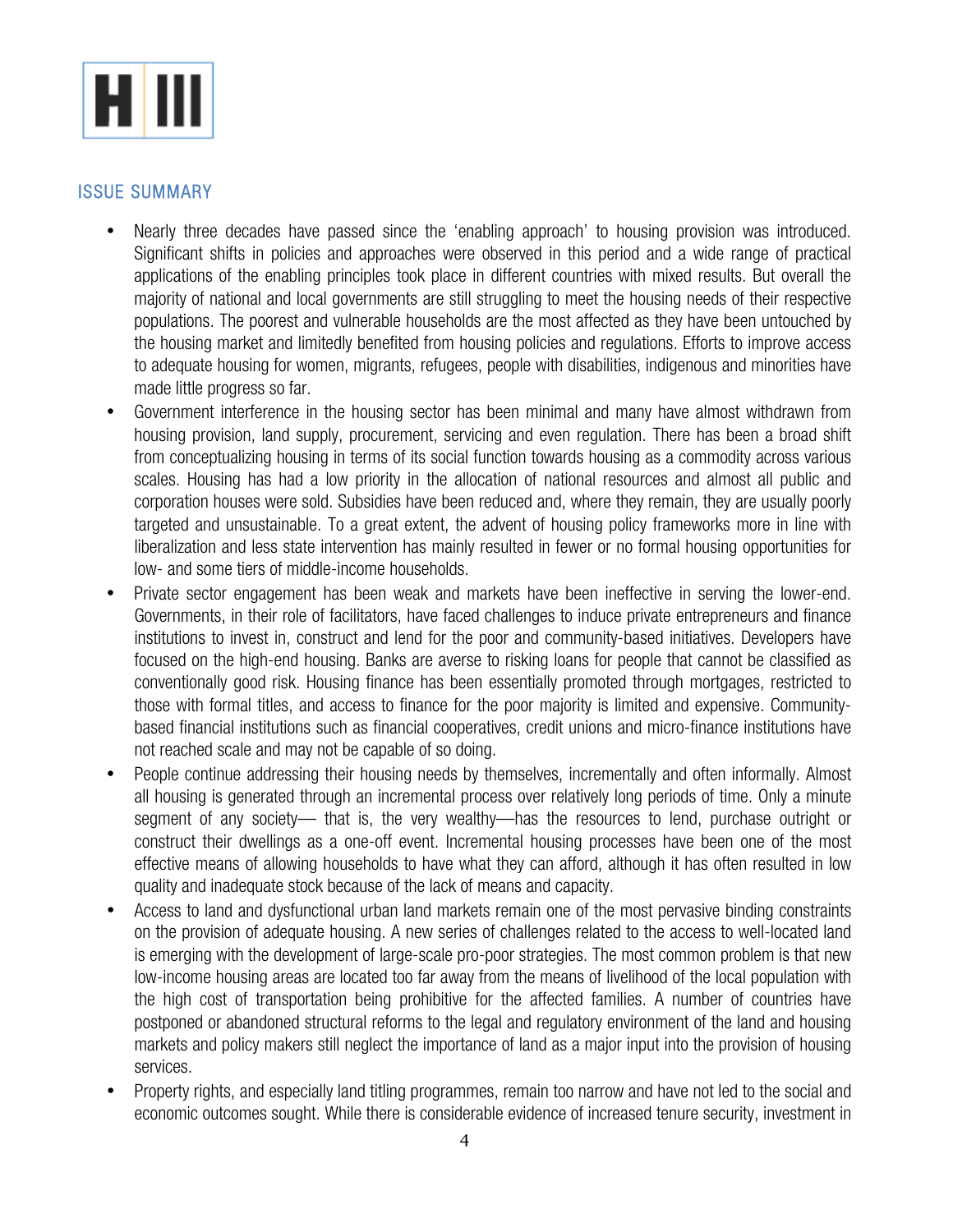

<u> 1989 - Johann Stein, fransk politik (d. 1989)</u>

housing, access to formal credit and municipal revenue do not seem to have increased with the promotion of titles more than they did under other tenure regimes. To date, there is no clear evidence of poverty levels being reduced owing to the access to formal titles either.<sup>1516</sup>

- Most governments have sought to encourage owner-occupation to the detriment of other types of housing tenure, especially rental housing. Tenants have increased at least in line with urban population growth. The 'rent generation' is rising as owning a home is out of reach for many more households. Across the world, evidence shows that rental housing contributes to enhance residential mobility, improve labour market and livelihood opportunities, can accommodate gender, cultural and disability concerns, and strengthens social and economic networks. However, few governments have formulated any kind of policy to help develop or regulate this form of housing.
- The emphasis on 'enabling the poor to help themselves' has contributed to the acknowledgement of local initiatives and innovations led by organizations formed and run by the urban poor or inadequately housed. Their responses have been more focused on local needs and problems, taking account of local ideas and based on local understanding, such as incremental approaches to housing, community planning and savings, microfinance and informal property markets. However, the challenge remains in moving from smallscale local experimental operations to whole structural urban and housing sector changes without losing the focus on the most poor and vulnerable.
- Knowledge has improved on the ways housing, poverty and livelihood interact. A wealth of empirical evidence has contributed the understanding of how low-income people mobilize resources and organize themselves to access land and housing often drawing on the informal sector and networks of social capital. Housing provides increased security, a potential source of income-generating activities and, if well serviced and appropriately located, it allows for inclusion, better living conditions and access to livelihood opportunities.
- Accurate forecasts on housing needs are lacking and quantifying these estimates has not been straightforward. Information on demographic changes, socio-economic conditions and cultural preferences is either scant or poorly acknowledged by policies. Further difficulties are related to assessing the inadequate, derelict and obsolete housing stock, that is, the qualitative deficit. The gaps on information are significantly jeopardizing housing policy design and implementation.

<sup>&</sup>lt;sup>15</sup> Payne G.; Durand-Lasserve A. Evaluating impacts of urban land titling: results and implications: preliminary findings. Available at: http://siteresources.worldbank.org/RPDLPROGRAM/Resources/459596-1161903702549/S7-Durand.pdf <sup>16</sup> Payne G.; Durand-Lasserve A. (2012). "Holding On: Security of Tenure - Types, Policies, Practices and Challenges" Research Paper prepared for the Special Rapporteur on adequate housing. Available at: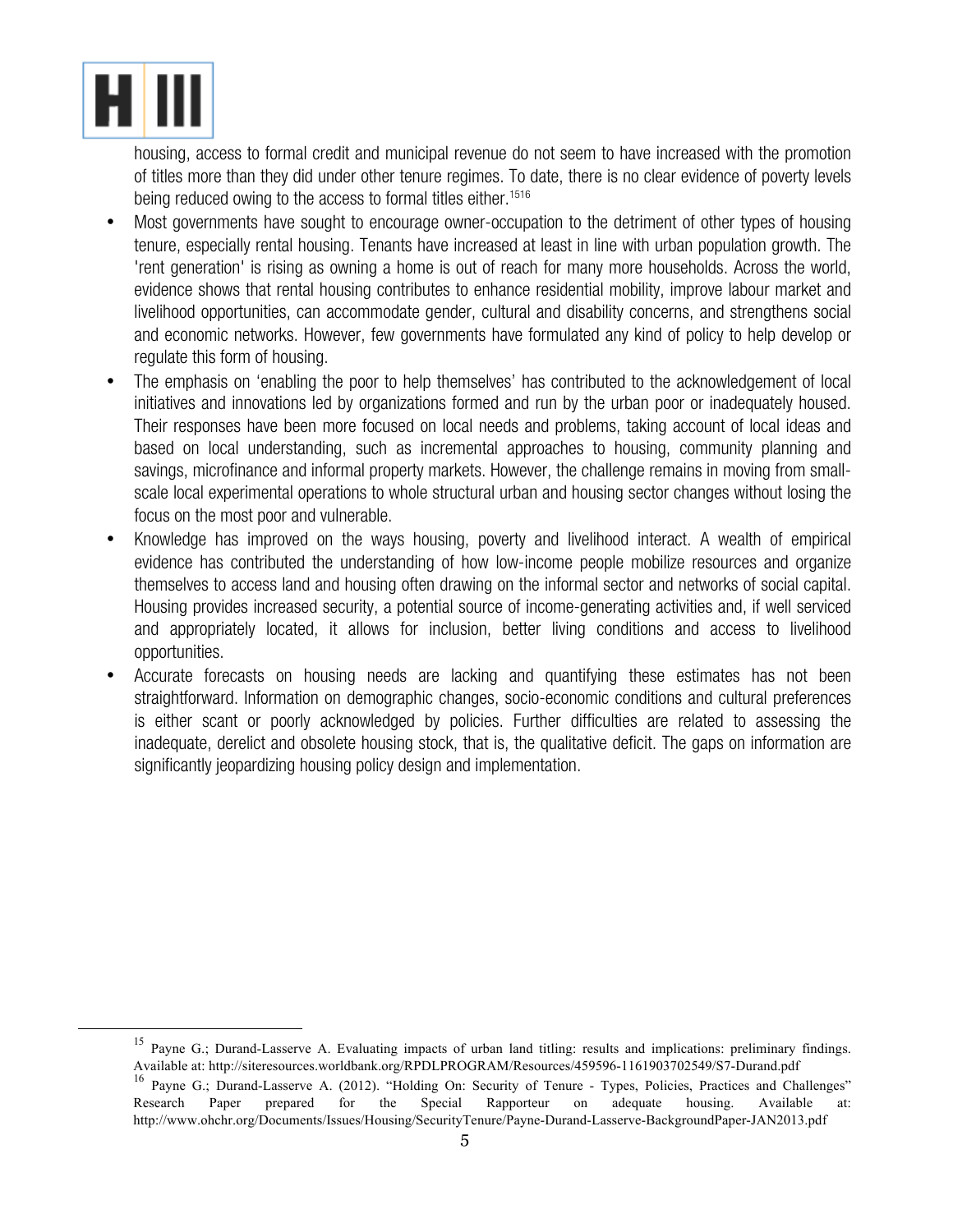



1 As defined by World Bank.

SOURCE: World Bank; UBS Prices and Earnings Report 2012; Numbeo; CEIC; Deposits.org; Global Banking Pool; Royal Bank of Scotland; Zillow; Metroscubicos; Exame; Notaires Paris Ile de France; Jones Lang LaSalle; McKinsey Global Institute Cityscope database; US Census Bureau; national statistics offices; McKinsey Global Institute analysis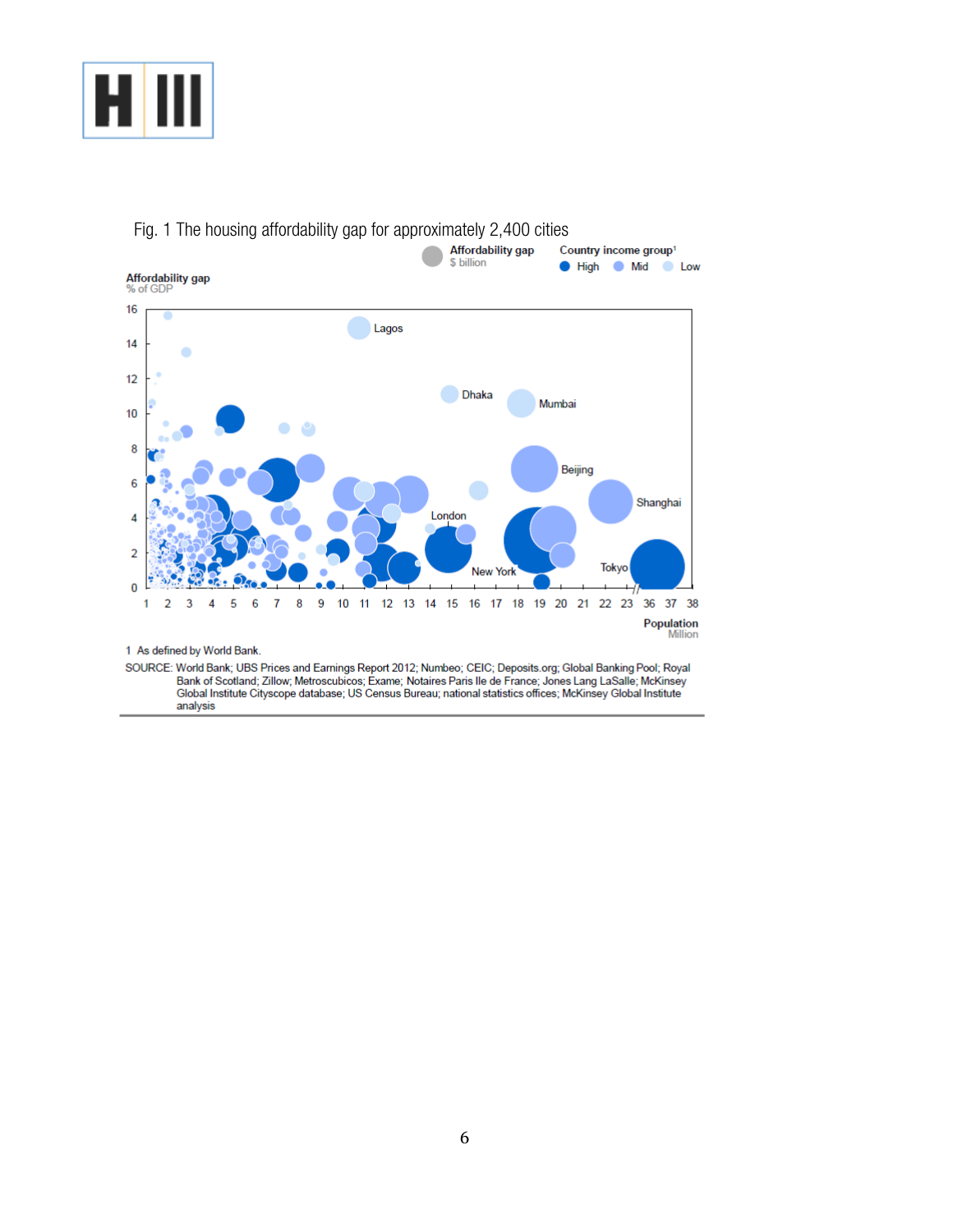



Fig. 2 Total Outstanding Mortgage Loans Relative to GDP -2013

### KEY DRIVERS FOR ACTION

- Recognition that housing issues are closely related to human rights and targeting the most poor and vulnerable groups is crucial if the situation is not to deteriorate. The solution of housing challenges cannot depart from addressing the root causes that violate the principles of non-discrimination and equality in the access to housing, not only on the basis of gender and geography, but also on the basis of race, culture, religion, age, disability and social and economic status. Technical, legislative and financial efforts shall be focused to progressively realizing the right to adequate housing for all and especially the most poor, vulnerable and minority groups, while also addressing aspects of participation, non-discrimination, security of tenure, transparency and accountability.
- Housing positioned at the centre<sup>17</sup> of national development through systemic reforms and long-term policy and finance. A simultaneous twin-track approach with curative (slum upgrading) and preventive (new provision) housing policies should be promoted as well as concerted, participatory and coordinated efforts of governments, development finance institutions, private sector and civil society in the design, finance and implementation of responses. The housing sector accounts for a significant share of wealth and resources and when managed effectively, it can be an important source of economic growth, stability and resiliency, as well as a major component of the social development agenda of a country.

 $17$  In its resolution HSP/GC/25/L.6, the 25<sup>th</sup> Session of the Governing Council of UN-Habitat "Takes note of the "**housing at the centre approach**", which positions housing at the centre of national urban policies and of cities, and encourages the United Nations Human Settlements Programme and member States to consider the implementation of the Global Housing Strategy, as appropriate, including through the design of tools and mechanisms to promote inclusive housing finance at the national and local levels to bridge the housing gap and to contribute to the progressive realization of the right to adequate housing for all".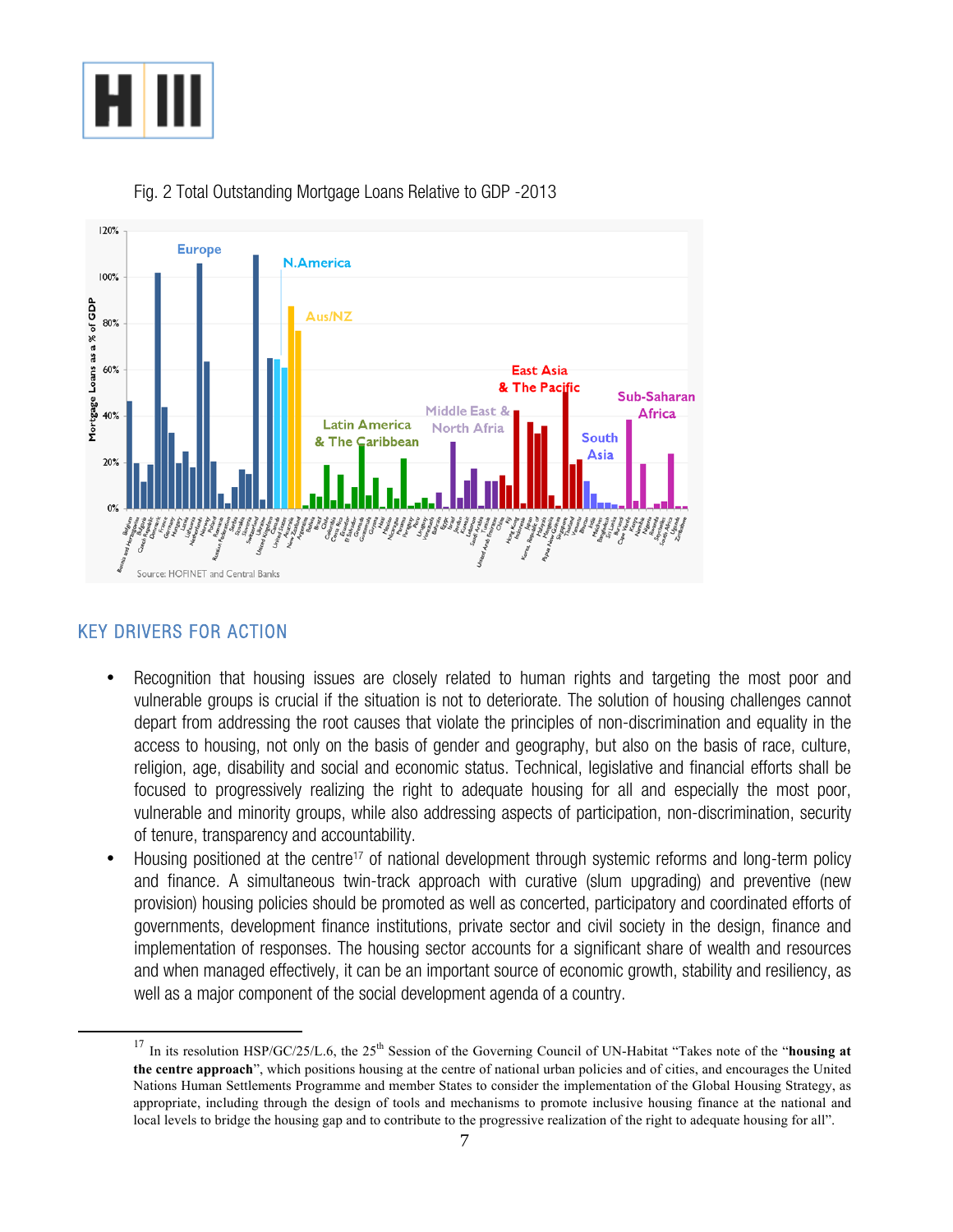

- Strengthened role of governments beyond enabling to continuing or reassuming, as appropriate, a leadership part in responding to the housing needs, especially of the most poor and vulnerable, strengthening policy and regulatory frameworks, encouraging pro-poor performance of the markets, and providing of last resort, including safety nets and subsidies that target the affordability of housing and urban services.
- Greater care and transparency over subsidy in all its forms reforming, increasing and moving government assistance down the income scale to those in most need. Improving the effectiveness of government expenditures for the poor with instruments for redistribution, value capturing and cross-subsidies between various income categories and different land uses. Increase subsidies and incentives on the supply side as well as various forms of possible demand-driven subsidies without shifting the focus from the most poor and vulnerable groups.
- Encourage innovative and more inclusive housing finance systems including through incentives to housing finance providers who lend to low-income groups and alternative financial institutions for low-cost housing. Strengthening the provision of institutional incentives to the private housing finance sector and stimulate efficient lending without exposing the state to excessive risk. Promote new approaches to tenure, collateralization and guarantee mechanisms. Encourage housing microfinance and promote communityfinance and various incremental loans adapted to gradual building processes.
- Stronger nexus between housing and urban planning practice in particular through improving the linkages between housing, accessibility and livelihood in cities. A continuous, participatory and inclusive urban planning process should be the starting point and framework for improving access to adequate housing. Mixed land-use, planned city extensions or urban in-fills combined with better transport infrastructure should be promoted to improve access to housing in well-located areas and livelihood opportunities for low-income groups, as well as to mitigating urban hazards and health risks.
- Housing tenure types other than freehold ownership should be encouraged, reflecting the various needs and preferences of different groups, including leaseholds, condominiums, cooperatives, shared leaseholds and especially various forms of rental housing. A continuum of tenure types should be available all providing adequate security of tenure in order to guarantee the welfare of households and stimulate housing incremental improvements and expansion.
- The incremental nature of housing should be translated into policy. Subdivision regulations and building codes need to be sufficiently flexible and appropriate to local conditions, acknowledge and allow the incremental nature of housing development and should preferably be performance-based and not prescriptive. Assisted self-construction and sites-and-services are some of the practices that should be promoted as well as innovative sustainable and locally-based construction techniques.
- More inclusive and context-based building regulations adapted to the reality of housing provision in lowerincome countries, encouraging sustainable building design and the substitution of imported by locally produced constructions inputs, maximizing the use of local materials and components while striving for climatic appropriateness, energy-efficiency, lower carbon emissions and environmental friendliness of the production processes of materials.